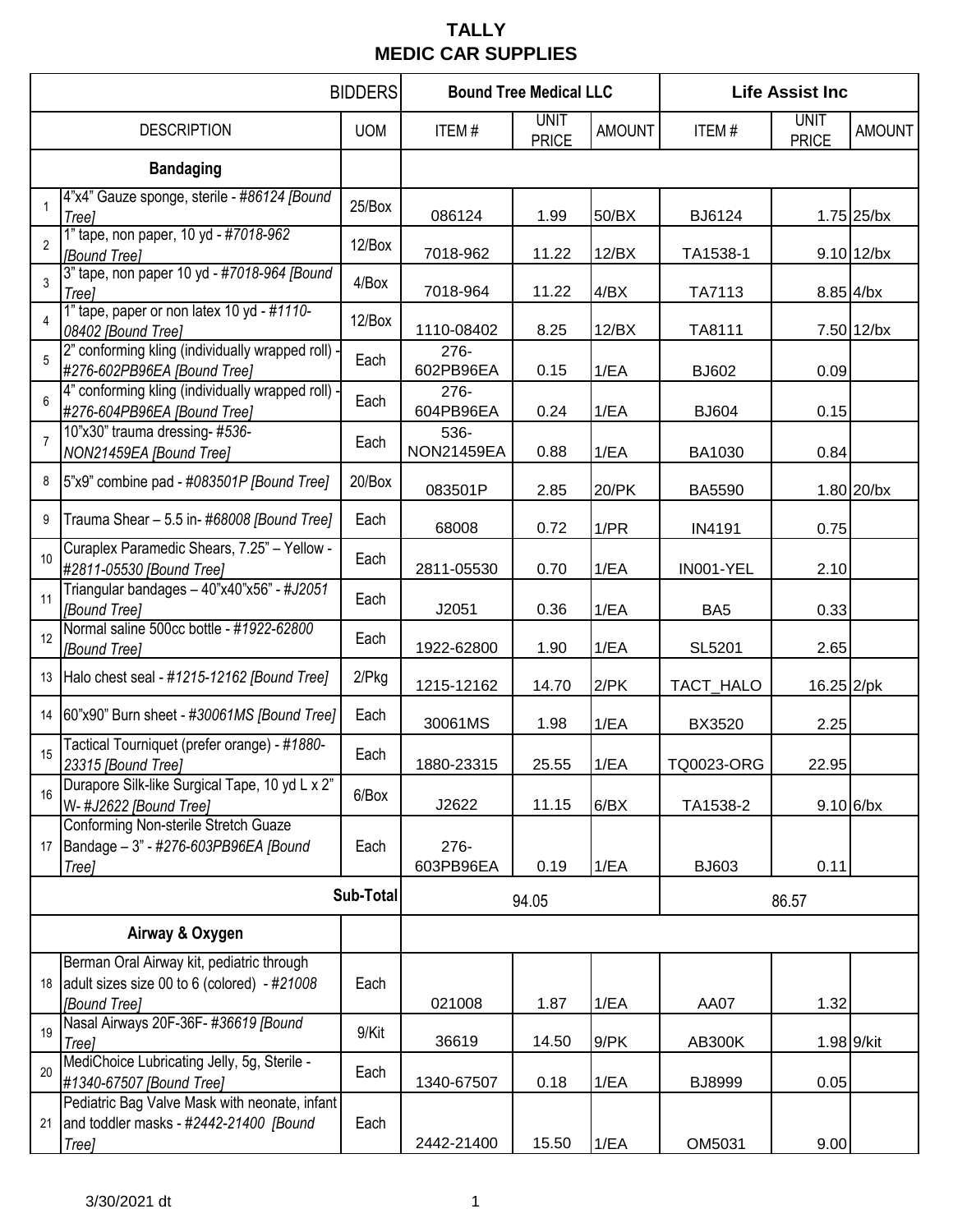| 22 | Adult Bag Valve Mask with small, medium<br>and large masks - #2442-21752 [Bound Tree]                      | Each | 2442-21752      | 29.00 | 1/EA | OM5500         | 7.50  |  |
|----|------------------------------------------------------------------------------------------------------------|------|-----------------|-------|------|----------------|-------|--|
| 23 | Adult Nasal Cannula - Flared Nasal Prongs -<br>301-100EA [Bound Tree]                                      | Each | 301-100EA       | 0.25  | 1/EA | OM24004        | 0.27  |  |
| 24 | Pediatric Nasal Cannula - Green - #30056<br><b>Bound Treel</b>                                             | Each | 30056           | 0.25  | 1/EA | OM24101        | 0.52  |  |
| 25 | Adult Non Rebreather Oxygen Mask - latex<br>free - #30051 [Bound Tree]                                     | Each | 30051           | 0.70  | 1/EA | OM25059        | 0.69  |  |
| 26 | Pediatric Non Rebreather Oxygen Mask -<br>latex free - #30058 [Bound Tree]                                 | Each | 30058           | 0.95  | 1/EA | OM25058        | 0.87  |  |
| 27 | Aquapak Prefilled Humidifier, 340mL, Sterile -<br>#410340 [Bound Tree]                                     | Each | 410340          | 2.85  | 1/EA | OM0340         | 1.45  |  |
| 28 | Disposable PEEP Vale with Adaptor, 0 to<br>22cm - #531799 [Bound Tree]                                     | Each | 531799          | 3.50  | 1/EA | OM1993         | 2.99  |  |
| 29 | Aluminum Oxygen Compact Flowmeter, 0 to<br>15LPM, Ohmeda Quick Connector - #20631<br><b>Bound Treel</b>    | Each | 020631          | 29.00 | 1/EA | <b>OG0800A</b> | 23.95 |  |
| 30 | Smart CapnoLine Plus, Oral-Nasal,<br>Adult/Intermediate, Tubing Female Connector<br>- #177268 [Bound Tree] | Each | 177268          | 9.55  | 1/EA | PO76731        | 6.50  |  |
| 31 | Smart CapnoLine Plus, Oral-Nasal, Pediatric,<br>O2 Tubing Female Connector - #177669<br>[Bound Tree]       | Each | 177669          | 10.30 | 1/EA | PO76769        | 6.15  |  |
| 32 | FilterLine Set, Adult/Pediatric, 7' - #174620<br>[Bound Tree]                                              | Each | 174620          | 7.90  | 1/EA | PO76730        | 5.80  |  |
| 33 | Nebulizer with mask - Pediatric - #30556<br>[Bound Tree]                                                   | Each | 30556           | 0.88  | 1/EA | OM22886        | 1.10  |  |
| 34 | Nebulizer with mask - Adult - #30557 [Bound<br>Tree]                                                       | Each | 30557           | 0.88  | 1/EA | OM22885        | 1.05  |  |
| 35 | C-PAP Device - Adult Medium - # BLS-8805<br>[Bound Tree]                                                   | Each | <b>BLS-8805</b> | 29.90 | 1/EA | OC0212         | 34.99 |  |
| 36 | C-PAP Device - Adult Large - # BLS-8800<br>[Bound Tree]                                                    | Each | <b>BLS-8800</b> | 29.90 | 1/EA | OC0211         | 34.99 |  |
| 37 | Portable Oxygen Regulator with DISS<br>Connection and 0 to 25 lpm - #14288 [Bound                          | Each | 14288           | 37.75 | 1/EA | OG8725         | 27.00 |  |
| 38 | Pulse Oximeter - Finger - #817336 [Bound<br><b>Treel</b>                                                   | Each | 2711-74002      | 77.00 | 1/EA | PO6060         | 21.00 |  |
| 39 | Portable manual handheld suction - #2222-<br>70000 [Bound Tree]                                            | Each | 2222-70000      | 37.70 | 1/EA | OK2760         | 41.75 |  |
| 40 | 3.0 Endotracheal Tube - cuffed - #36183<br>[Bound Tree]                                                    | Each | 36183           | 0.67  | 1/EA | AE9930         | 3.35  |  |
| 41 | 3.5 Endotracheal Tube - cuffed - #36184<br>[Bound Tree]                                                    | Each | 36184           | 0.67  | 1/EA | AE9935         | 3.35  |  |
| 42 | 4.0 Endotracheal Tube - cuffed - #2113-<br>20240 [Bound Tree]                                              | Each | 2113-20240      | 0.67  | 1/EA | AE9940         | 3.35  |  |
| 43 | 4.5 Endotracheal Tube - cuffed - #36186<br>[Bound Tree]                                                    | Each | 36186           | 0.67  | 1/EA | AE9945         | 3.35  |  |
| 44 | 5.0 Endotracheal Tube - cuffed - #36187<br>[Bound Tree]                                                    | Each | 36187           | 0.67  | 1/EA | AE3250         | 0.84  |  |
| 45 | 5.5 Endotracheal Tube - cuffed - #36159<br>[Bound Tree]                                                    | Each | 36159           | 0.67  | 1/EA | AE3255         | 0.84  |  |
| 46 | 6.0 Endotracheal Tube - cuffed - #36160<br>[Bound Tree]                                                    | Each | 36160           | 0.67  | 1/EA | AE3260         | 0.84  |  |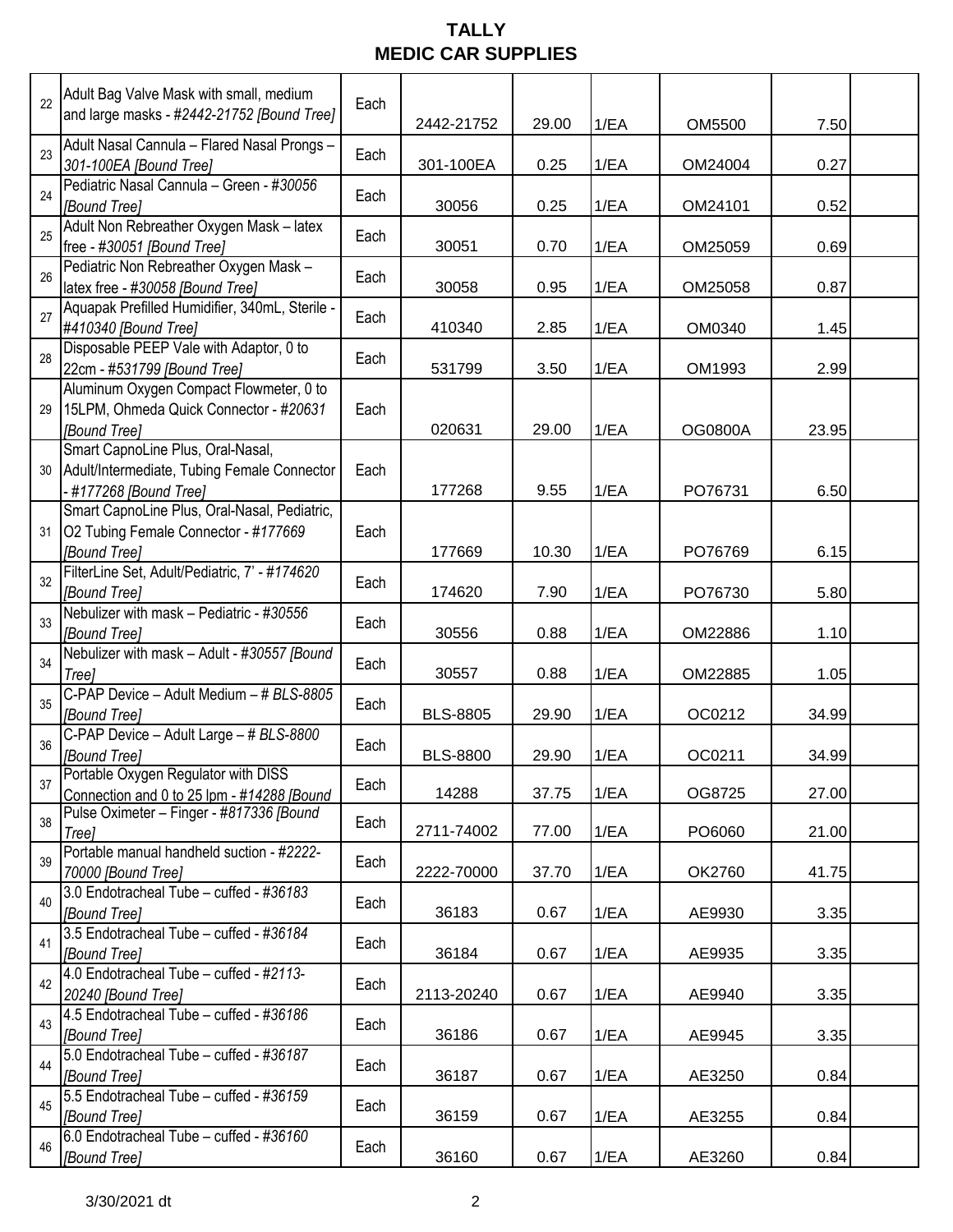| 47 | 6.5 Endotracheal Tube - cuffed - #36161<br><b>[Bound Tree]</b>             | Each | 36161      | 0.67  | 1/EA | AE3265          | 0.84  |  |
|----|----------------------------------------------------------------------------|------|------------|-------|------|-----------------|-------|--|
| 48 | 7.0 Endotracheal Tube - cuffed - #36162                                    | Each |            |       |      |                 |       |  |
|    | [Bound Tree]                                                               |      | 36162      | 0.67  | 1/EA | AE3270          | 0.84  |  |
| 49 | 7.5 Endotracheal Tube - cuffed - #36163<br>[Bound Tree]                    | Each | 36163      | 0.67  | 1/EA | AE3275          | 0.84  |  |
|    | 8.0 Endotracheal Tube - cuffed - #36164                                    |      |            |       |      |                 |       |  |
| 50 | [Bound Tree]                                                               | Each | 36164      | 0.67  | 1/EA | AE3280          | 0.84  |  |
| 51 | 8.5 Endotracheal Tube - cuffed - #36165                                    | Each |            |       |      |                 |       |  |
|    | [Bound Tree]<br>9.0 Endotracheal Tube - cuffed - #36166                    |      | 36165      | 0.67  | 1/EA | AE3285          | 0.84  |  |
| 52 | <b>Bound Treel</b>                                                         | Each | 36166      | 0.67  | 1/EA | AE3290          | 0.84  |  |
| 53 | 6 french intubation stylette - #12996 [Bound                               | Each |            |       |      |                 |       |  |
|    | <b>Treel</b><br>10 french intubation stylette - #12997 [Bound              |      | 12996      | 0.89  | 1/EA | AC820           | 2.99  |  |
| 54 | Treel                                                                      | Each | 12997      | 0.89  | 1/EA | AC900-10A       | 1.95  |  |
| 55 | 14 french intubation stylette - #12998 [Bound                              | Each | 12998      | 0.89  | 1/EA | AC9001-14-A     | 1.95  |  |
|    | Tree]<br>15 french ET Introducer (Bougie) - #9-01212-                      |      |            |       |      |                 |       |  |
| 56 | 70 [Bound Tree]                                                            | Each | 9-01212-70 | 4.75  | 1/EA | AC90212         | 6.99  |  |
| 57 | Pediatric ET Introducer (Bougie) - #2120-                                  | Each |            |       |      |                 |       |  |
|    | 17010 [Bound Tree]<br>King LTS-D Superglottic Airway Kit - size 1 -        |      | 2120-17010 | 4.75  | 1/EA | AC90211         | 6.99  |  |
| 58 | #2114-44431 [Bound Tree]                                                   | Each | 2114-44431 | 33.80 | 1/EA | AC431KIT        | 38.50 |  |
| 59 | King LTS-D Superglottic Airway Kit - size 2 -                              | Each |            |       |      |                 |       |  |
|    | #2114-44432 [Bound Tree]                                                   |      | 2114-44432 | 33.80 | 1/EA | AC432KIT        | 38.50 |  |
| 60 | King LTS-D Superglottic Airway Kit - size 3 -<br>#2114-44433 [Bound Tree]  | Each | 2114-44433 | 33.80 | 1/EA | AC433KIT        | 35.99 |  |
| 61 | King LTS-D Superglottic Airway Kit - size 4 -                              | Each |            |       |      |                 |       |  |
|    | #2114-44434 [Bound Tree]                                                   |      | 2114-44434 | 33.80 | 1/EA | AC434KIT        | 35.99 |  |
| 62 | King LTS-D Superglottic Airway Kit - size 5-<br>#2114-44435 [Bound Tree]   | Each | 2114-44435 | 33.80 | 1/EA | AC435KIT        | 35.99 |  |
| 63 | Thomas ET Tube Holder - Adult - #2130-                                     | Each |            |       |      |                 |       |  |
|    | 30057 [Bound Tree]<br>Thomas ET Tube Holder - Pediatric - #20400           |      | 2130-30057 | 2.88  | 1/EA | AC170           | 2.80  |  |
| 64 | [Bound Tree]                                                               | Each | 020400     | 2.88  | 1/EA | AC180           | 2.80  |  |
|    | <b>Standard Conventional Stainless Steel</b>                               |      |            |       |      |                 |       |  |
| 65 | Reusable Laryngoscope Handle - medium                                      | Each |            |       |      |                 |       |  |
|    | size - #35011 [Bound Tree]<br><b>Standard Conventional Stainless Steel</b> |      | 35011      | 9.50  | 1/EA | LY1             | 12.95 |  |
| 66 | Reusable Laryngoscope handle - small size -                                | Each |            |       |      |                 |       |  |
|    | #35010 [Bound Tree]                                                        |      | 35010      | 9.50  | 1/EA | LY <sub>2</sub> | 12.95 |  |
| 67 | Macintosh Laryngoscope Blade - Size 0 -                                    | Each |            |       |      |                 |       |  |
|    | #35000 [Bound Tree]<br>Macintosh Laryngoscope Blade - Size 1 -             |      | 35000      | 8.90  | 1/EA | LY7060          | 3.95  |  |
| 68 | #35001 [Bound Tree]                                                        | Each | 35001      | 8.90  | 1/EA | LY7061          | 3.95  |  |
| 69 | Macintosh Laryngoscope Blade - Size 2 -                                    | Each |            |       |      |                 |       |  |
|    | #35002 [Bound Tree]<br>Macintosh Laryngoscope Blade - Size 3 -             |      | 35002      | 8.90  | 1/EA | LY7062          | 3.95  |  |
| 70 | #35003 [Bound Tree]                                                        | Each | 35003      | 8.90  | 1/EA | LY7063          | 3.95  |  |
| 71 | Macintosh Laryngoscope Blade - Size 4 -                                    | Each |            |       |      |                 |       |  |
|    | #35004 [Bound Tree]<br>Miller Laryngoscope Blade - Size 0 - #35005         |      | 35004      | 8.90  | 1/EA | LY7064          | 3.95  |  |
| 72 | [Bound Tree]                                                               | Each | 35005      | 8.90  | 1/EA | LY6040          | 3.95  |  |
|    |                                                                            |      |            |       |      |                 |       |  |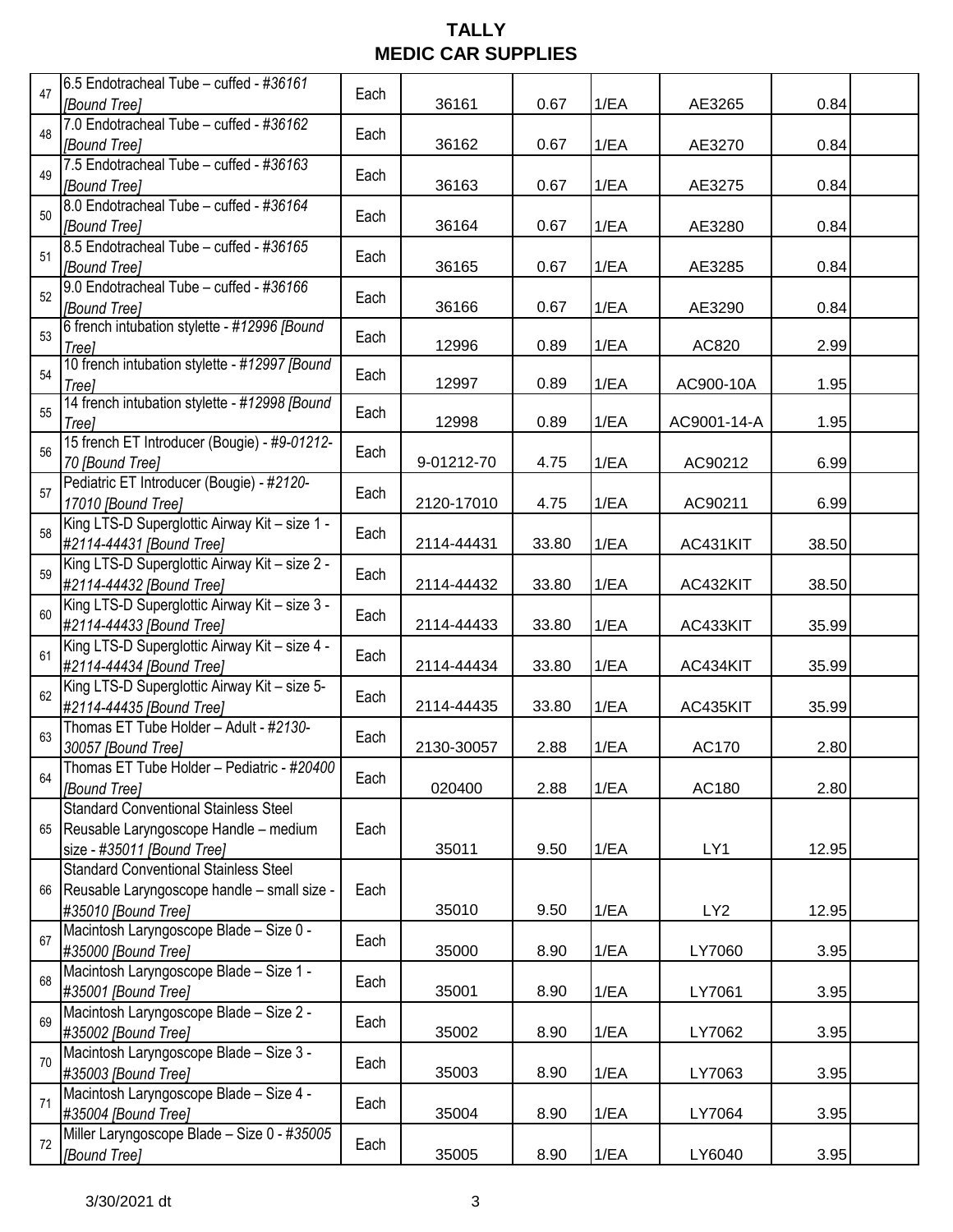| 73        | Miller Laryngoscope Blade - Size 1 - #35006<br>[Bound Tree]                           | Each      | 35006      | 8.90     | 1/EA | LY6041       | 3.95     |           |
|-----------|---------------------------------------------------------------------------------------|-----------|------------|----------|------|--------------|----------|-----------|
| 74        | Miller Laryngoscope Blade - Size 2 - #35007<br>[Bound Tree]                           | Each      | 35007      | 8.90     | 1/EA | LY6042       | 3.95     |           |
| 75        | Miller Laryngoscope Blade - Size 3 - #35008<br>[Bound Tree]                           | Each      | 35008      | 8.90     | 1/EA | LY6043       | 3.95     |           |
| 76        | Miller Laryngoscope Blade - Size 4 - #35009<br>[Bound Tree]                           | Each      | 35009      | 8.90     | 1/EA | LY6044       | 3.95     |           |
| 77        | Magill Forceps Adult - #61435 [Bound Tree]                                            | Each      | 61435      | 3.75     | 1/PR | <b>IN375</b> | 3.60     |           |
| 78        | Magill Forceps Child) - #64136 [Bound Tree]                                           | Each      | 61436      | 3.75     | 1/PR | <b>IN374</b> | 3.60     |           |
| 79        | King Vision - LED Video Laryngoscope Kit -<br>#2144-KV311 [Bound Tree]                | Each      | 2144-KV311 | 1,299.00 | 1/CS | LY003KIT     | 1,298.00 |           |
| 80        | King Vision Disposable Standard Video<br>Laryngoscope Blade, Size 3 - #2144-KV031     | Each      | 2144-KV031 | 40.75    | 1/EA | LY003        | 41.75    |           |
| 81        | King Vision Disposable Channeled Video<br>Laryngoscope Blade, Size 3 - #2144-KV033    | Each      | 2144-KV033 | 40.75    | 1/EA | LY003C       | 41.75    |           |
| 82        | King Vision Video Laryngoscope Supply Bag,<br>Red - #2523-13511 [Bound Tree]          | Each      | 2523-13511 | 27.85    | 1/EA | LY003CASE    | 32.95    |           |
| 83        | Bulb Tip Yankauer - #D4804 [Bound Tree]                                               | Each      | D4804      | 2.25     | 1/EA | OH4690       | 0.39     |           |
| 84        | Curaplex Suction Catheter, 6fr - #36090<br>[Bound Tree]                               | Each      | 36090      | 0.15     | 1/EA | OK3606       | 0.20     |           |
| 85        | Curaplex Suction Catheter, 8fr - #36091<br>[Bound Tree]                               | Each      | 36091      | 0.15     | 1/EA | OK3608       | 0.20     |           |
| 86        | Curaplex Suction Catheter, 10fr - #36092<br><b>IBound Treel</b>                       | Each      | 36092      | 0.15     | 1/EA | OK3610       | 0.20     |           |
| 87        | Curaplex Suction Catheter, 12fr - #36093<br><b>IBound Treel</b>                       | Each      | 36093      | 0.15     | 1/EA | OK3612       | 0.20     |           |
| 88        | Curaplex Suction Catheter, 14fr - #36094<br><b>[Bound Tree]</b>                       | Each      | 36094      | 0.15     | 1/EA | OK3614       | 0.20     |           |
| 89        | Curaplex Suction Catheter, 16fr - #36095<br>[Bound Tree]                              | Each      | 36095      | 0.15     | 1/EA | OK3616       | 0.20     |           |
| 90        | Curaplex Suction Catheter, 18fr - #36096<br><b>Bound Treel</b>                        | Each      | 36096      | 0.15     | 1/EA | OK3618       | 0.20     |           |
| 91        | Curaplex Disposable Hydrophobic Suction<br>Canister, 800cc - #2212-10800 [Bound Tree] | Each      | 2212-10800 | 2.35     | 1/EA | BEMI_424410  | 2.99     |           |
| 92        | Curaplex Disposable Hydrophobic Suction<br>Canister, 1200cc - #2212-11200 [Bound      | Each      | 2212-11200 | 2.70     | 1/EA | BEMI_434410  | 4.15     |           |
|           |                                                                                       | Sub-Total |            | 2,068.15 |      |              | 1,959.30 |           |
|           | <b>Assessment</b>                                                                     |           |            |          |      |              |          |           |
| 93        | Infant BP Cuff - #36010 [Bound Tree]                                                  | Each      | 36010      | 5.98     | 1/EA | SG7104       | 7.95     |           |
| 94        | Child BP Cuff - #36011 [Bound Tree]                                                   | Each      | 36011      | 5.98     | 1/EA | SG7106       | 8.75     |           |
| 95        | Adult BP Cuff - #36012 [Bound Tree]                                                   | Each      | 36012      | 5.98     | 1/EA | SG7107       | 6.00     |           |
| 96        | Large Adult BP Cuff - #36013 [Bound Tree]                                             | Each      | 36013      | 5.98     | 1/EA | SG7108       | 10.50    |           |
| 97        | Dual Head Stethoscope (single tube) -<br>#540309 [Bound Tree]                         | Each      | 540309     | 4.17     | 1/EA | ST400-BLK    | 3.60     |           |
| 98        | Disposable penlights - #32762 [Bound Tree]                                            | 6/Pkg     | 32762      | 3.87     | 6/PK | PL1008       |          | 4.32 6/pk |
| Sub-Total |                                                                                       |           |            | 31.96    |      | 41.12        |          |           |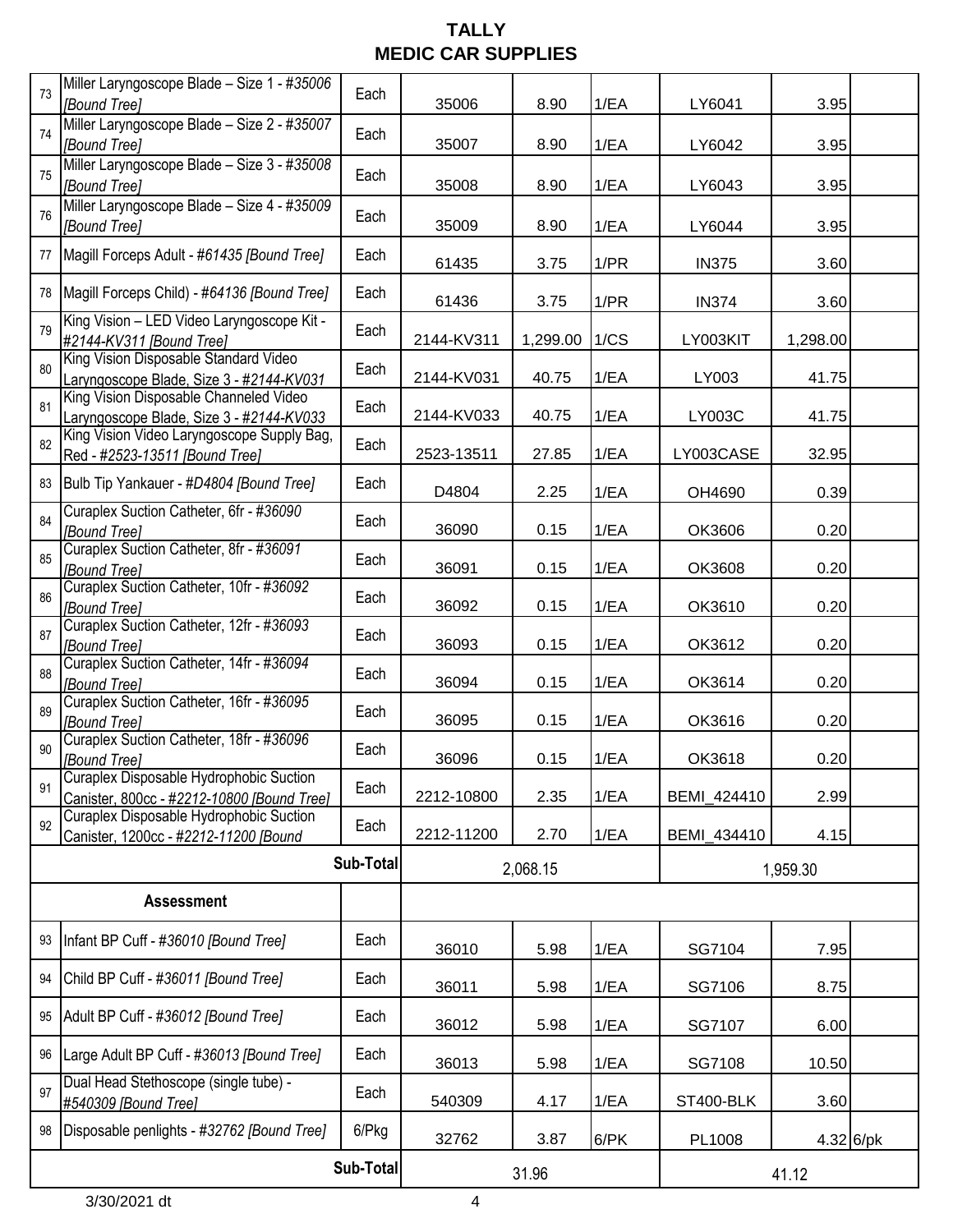|     | <b>Splinting / Immobilization</b>                                                                                                         |              |                       |        |      |                    |        |  |
|-----|-------------------------------------------------------------------------------------------------------------------------------------------|--------------|-----------------------|--------|------|--------------------|--------|--|
| 99  | Pediatric Stifneck extrication collar by<br>Laerdal - #L980021 [Bound Tree]                                                               | Each         | L980021               | 5.90   | 1/EA | <b>CX900P</b>      | 5.10   |  |
| 100 | Adult Stifneck extrication collar by Laerdal -<br>#L980010 [Bound Tree]                                                                   | Each         | L980010               | 5.90   | 1/EA | CX900              | 5.10   |  |
| 101 | KED - Extrication Device - #15327 [Bound<br>Tree] - #15327 [Bound Tree]                                                                   | Each         | 15327                 | 52.70  | 1/EA | <b>SW2253-GRN</b>  | 60.00  |  |
| 102 | Sam Splint (roll) - 36" - #661121 [Bound<br>Tree]                                                                                         | Each         | 661121                | 7.22   | 1/EA | SS3529             | 3.75   |  |
| 103 | Padded Board Splint Set with Carrying<br>Case - #560000 [Bound Tree]                                                                      | <b>Stack</b> | 560000                | 37.70  | 1/ST | SP60100            | 38.80  |  |
| 104 | Padded Board Splint, 15"L x 3"W -<br>#660012 [Bound Tree]                                                                                 | Each         | 660012                | 2.80   | 1/EA | DICK_60015         | 2.60   |  |
| 105 | Padded Board Splint, 36"L x 3"W -<br>#660013 [Bound Tree]                                                                                 | Each         | 660013                | 4.50   | 1/EA | DICK_60036         | 4.50   |  |
| 106 | Padded Board Splint, 54"L x 3"W -<br>#660014 [Bound Tree]                                                                                 | Each         | 660014                | 7.25   | 1/EA | DICK_60054         | 5.75   |  |
| 107 | Curaplex Instant Head Immobilizer, Child -<br>#3141-91012 [Bound Tree]                                                                    | Each         | 3141-91012            | 2.99   | 1/EA | SY102              | 4.25   |  |
| 108 | Curaplex Instant Head Immobilizer, Adult -<br>#3141-91010 [Bound Tree]                                                                    | Each         | 3141-91010            | 2.99   | 1/EA | SY104              | 4.25   |  |
| 109 | Base Board, Yellow, Standard Color, With<br>Pins - #35850YP [Bound Tree]                                                                  | Each         | 35850YP               | 129.00 | 1/EA | <b>SW5850P-YEL</b> | 125.00 |  |
| 110 | Base Board, Yellow, Standard Color,<br>Without Pins - #35850Y [Bound Tree]                                                                | Each         | 35850Y                | 119.00 | 1/EA | <b>SW8150-YEL</b>  | 110.00 |  |
| 111 | 2-piece Nylon Restraint Strap with Metal<br>Push Button Buckle and Swivel Speed Clip<br>Ends, 5'L x2"W, Yellow - #50962SY<br>[Bound Tree] | Each         | 50962SY               | 9.95   | 1/EA | SX60C-YEL          | 18.50  |  |
| 112 | 2-piece Nylon Restraint Strap with Metal<br>Push Button Buckle and Swivel Speed Clip<br>Ends, 7'L x2"W, Yellow - #506023Y [Bound<br>Tree] | Each         | 506023Y               | 7.78   | 1/EA | SX60F-YEL          | 17.95  |  |
|     |                                                                                                                                           | Sub-Total    |                       | 395.68 |      |                    | 405.55 |  |
|     | <b>IV Supplies</b>                                                                                                                        |              |                       |        |      |                    |        |  |
|     | 113 10 cc Syringe - #1633-10010 [Bound Tree]                                                                                              | Each         | 1633-10010            | 0.14   | 1/EA | IT10CCLL           | 0.09   |  |
| 114 | IV Prep Kits - #536-DYND74260EA [Bound]<br>Tree]                                                                                          | Each         | $536 -$<br>DYND74260E | 1.70   | 1/EA | IT9100             | 1.15   |  |
| 115 | Micro Drip Set (60 gtt) - #355387 [Bound<br><b>Treel</b>                                                                                  | Each         | 355387                | 3.33   | 1/EA | <b>IV660</b>       | 1.95   |  |
| 116 | Macro Drip Set (10 or 15 gtt) - #9836 [Bound<br><b>Treel</b>                                                                              | Each         | 9836                  | 2.25   | 1/EA | <b>IV610</b>       | 1.85   |  |
| 117 | Buretrol Set - #118-2C7562EA [Bound Tree]<br>#118-2C7562EA [Bound Tree]                                                                   | Each         | 118-2C7562EA          | 8.95   | 1/EA | <b>IV2C7564</b>    | 7.95   |  |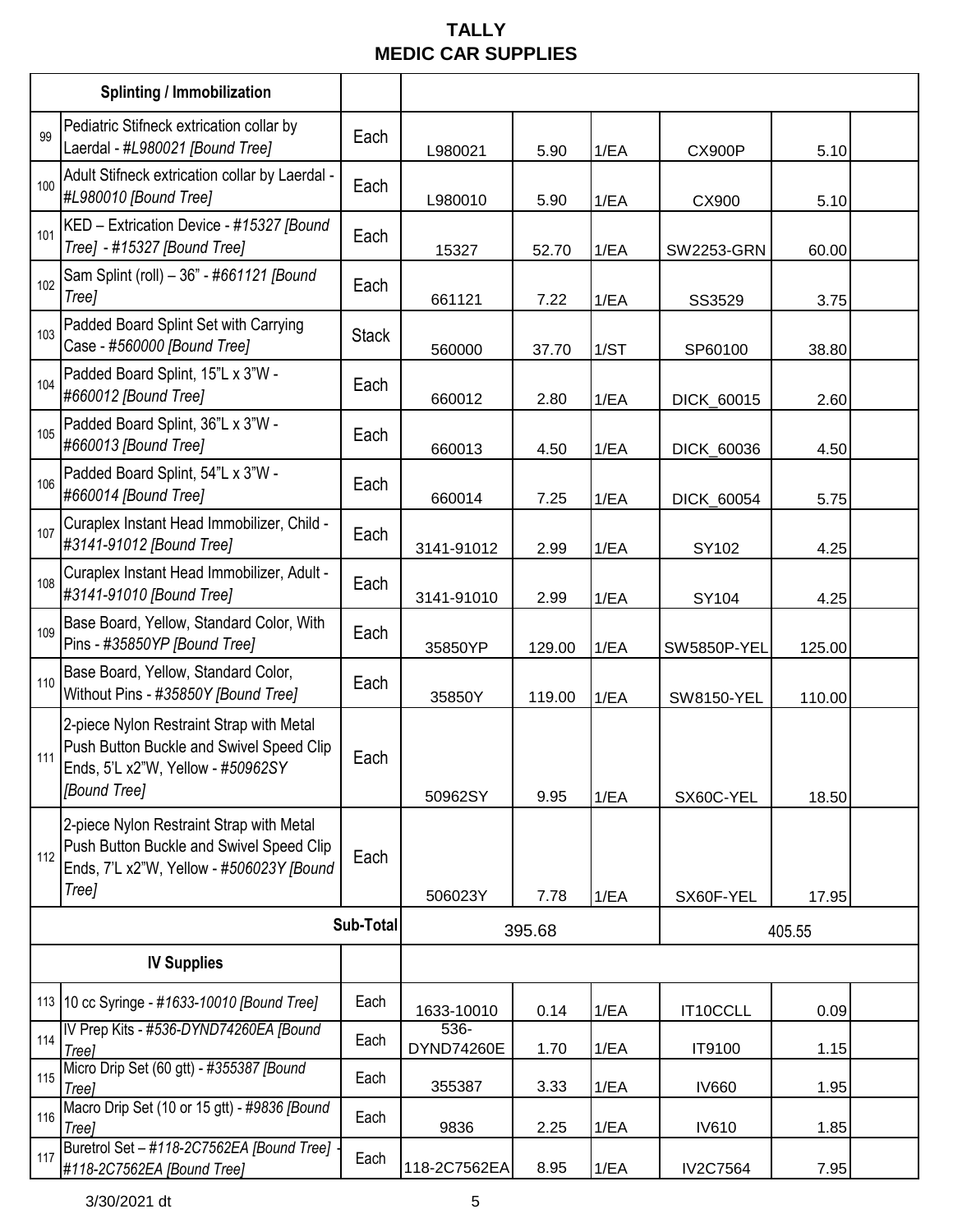| 118                      | Normal Saline 0.9% (100 ml bags) - #358437<br>[Bound Tree]                                                 | Each      | 358437     | 2.55  | 1/EA   | SL1307         | 2.25        |              |
|--------------------------|------------------------------------------------------------------------------------------------------------|-----------|------------|-------|--------|----------------|-------------|--------------|
| 119                      | Normal Saline 0.9% (1000 ml bags) - #7800-<br>09 [Bound Tree]                                              | Each      | 7800-09    | 3.35  | 1/EA   | SL7800-09      | 2.95        |              |
| 120                      | Sharps Shaft Transportable Container -<br>6.37"x1.22" - clear - #DY4630 [Bound Tree]                       | Each      | DY4630     | 2.15  | 1/EA   | <b>ISDART</b>  | 1.45        |              |
| 121                      | IV Extension Set - 8" - #C944304 [Bound]<br><b>Tree</b>                                                    | Each      | C944304    | 1.35  | 1/EA   | <b>IV3108</b>  | 1.30        |              |
|                          | 122 1cc luer lock tip syringe without needle                                                               | Each      | 620048     | 10.70 | 100/BX | <b>IT1CCLL</b> | 0.12        |              |
| 123                      | 3cc luer lock tip syringe without needle -<br>#1633-30303 [Bound Tree]                                     | Each      | 1633-30303 | 0.08  | 1/EA   | <b>IT3CCLL</b> | 0.06        |              |
| 124                      | 5cc luer lock tip syringe without needle -<br>#1633-05305 [Bound Tree]                                     | Each      | 1633-05305 | 0.11  | 1/EA   | <b>IT5CCLL</b> | 0.09        |              |
| 125                      | SafetyGlide Safety hypodermic Needle 18ga x<br>1 1/2" - #1641-91830 [Bound Tree]                           | Each      | 1641-91830 | 0.35  | 1/EA   | IT5918         | 0.31        |              |
| 126                      | SafetyGlide Safety hypodermic Needle 21ga x<br>1 1/2" - #62305917 [Bound Tree]                             | Each      | 62305917   | 0.35  | 1/EA   | IT5917         | 0.31        |              |
| 127                      | Safety Glide Safety hypodermic Needle 25ga x<br>1" - #62305918 [Bound Tree]                                | Each      | 1641-91830 | 0.35  | 1/EA   | IT5916         | 0.31        |              |
| 128                      | 10cc Normal Saline Flush - #600-10 [Bound<br>Tree]                                                         | Each      | 600-10     | 0.31  | 1/EA   | DR1210         | 0.33        |              |
| 129                      | Dial a Flo - #1712-74218 [Bound Tree] -<br>#1712-74218 [Bound Tree]                                        | Each      | 1712-74218 | 6.55  | 1/EA   | HOSP_11742-28  | 5.70        |              |
| 130                      | 3 way stopcock - .26mL - #1811-03456<br>[Bound Tree]                                                       | Each      | 1811-03456 | 0.74  | 1/EA   | IV5311         | 0.65        |              |
|                          | Introcan Safety® 3 Winged Closed IV<br>131 Catheter, 16ga x 1.25in - #1613-13602<br>[Bound Tree]           | Each      | 1613-13602 | 2.24  | 1/EA   | IT1136         | 2.25        |              |
|                          | Introcan Safety® 3 Winged Closed IV<br>132 Catheter, 18ga x 1.25in, Green - #1613-<br>13118 [Bound Tree]   | Each      | 1613-13118 | 2.24  | 1/EA   | IT1131         | 2.25        |              |
|                          | Introcan Safety® 3 Winged Closed IV<br>133 Catheter, 20ga x 1.25in, Pink - #1613-13020<br>[Bound Tree]     | Each      | 1613-13020 | 2.24  | 1/EA   | IT1130         | 2.25        |              |
|                          | Introcan Safety® 3 Winged Closed IV<br>134 Catheter, 22ga x 1in, Blue - #1613-12822<br><b>IBound Treel</b> | Each      | 1613-12822 | 2.24  | 1/EA   | IT1128         | 2.25        |              |
|                          | Introcan Safety® 3 Winged Closed IV<br>135 Catheter, 24ga x 0.75in, Yellow - #1613-<br>12724 [Bound Tree]  | Each      | 1613-12724 | 2.24  | 1/EA   | IT1127         | 2.25        |              |
|                          |                                                                                                            | Sub-Total |            | 56.51 |        |                | 40.07       |              |
| <b>Diabetic Supplies</b> |                                                                                                            |           |            |       |        |                |             |              |
| 136                      | Glucometer - 20-600mg/dL range - #2761-<br>53010 [Bound Tree]                                              | Each      | 2761-53010 | 6.18  | 1/EA   | MEDP_ARK53000  | 6.25        |              |
|                          | 137 Test Strips - #2763-53050 [Bound Tree]                                                                 | 25/Pkg    | 2763-53050 | 9.55  | 50/BX  | MEDP_ARK530050 |             | $2.56$ 25/bx |
| 138                      | Test Solution (2 bottles) - #2762-53060<br>[Bound Tree]                                                    | Box       | 2762-53060 | 9.99  | 1/BX   | MEDP_530006    | $4.88$ 2/bx |              |
| 139                      | Fixed Depth Safety Lancets - 26ga x 1.8mm<br>D - #1880-71426 [Bound Tree]                                  | 100/Box   | 1880-71426 | 9.95  | 100/BX | GU7114         |             | 9.00 100/bx  |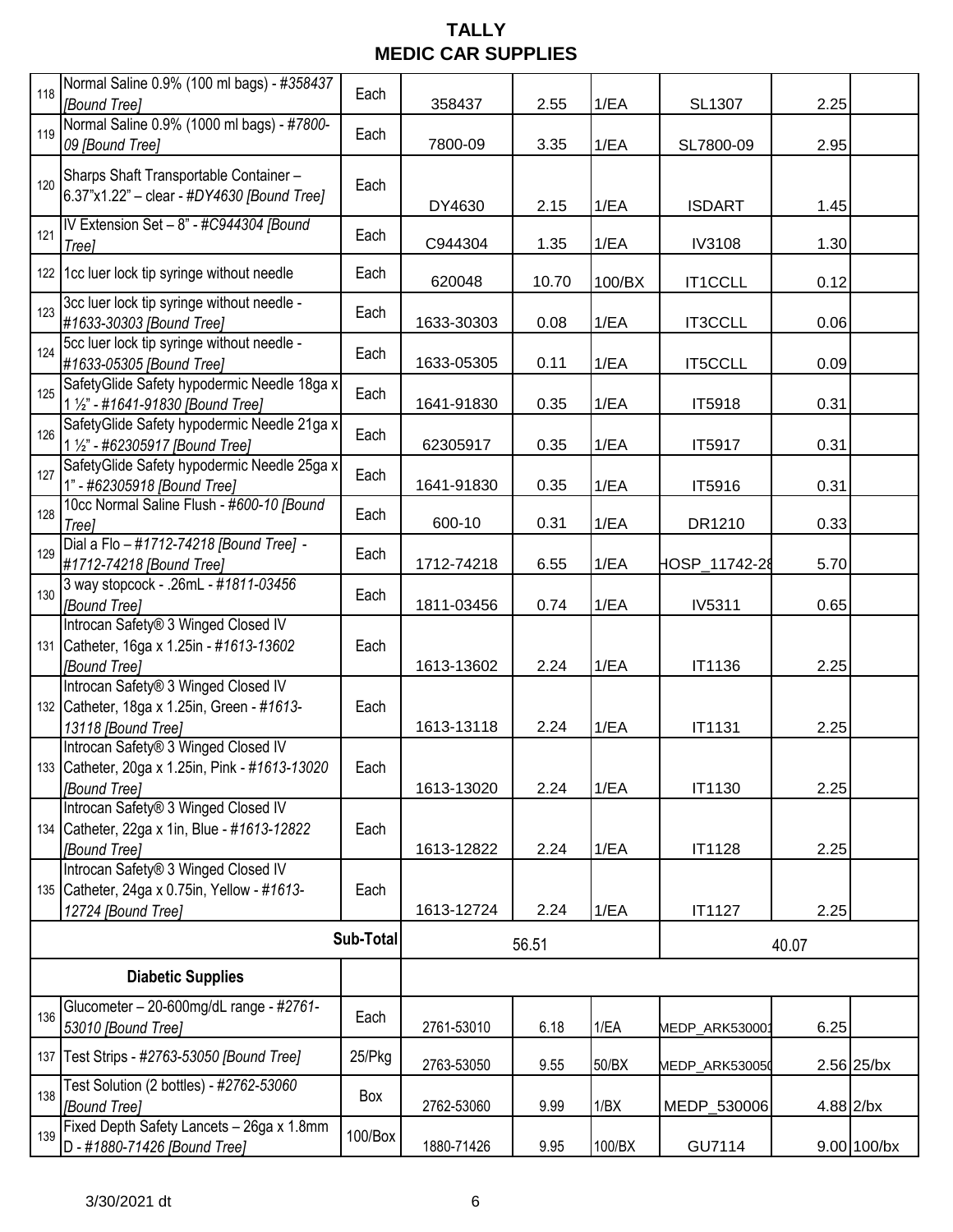| 140 | Glutose - #466930 [Bound Tree] - #466930<br>[Bound Tree]                         | 3/Pkg     | 466930            | 11.75  | 3/PK   | MD <sub>62</sub>  | 11.55 3/pk  |              |  |
|-----|----------------------------------------------------------------------------------|-----------|-------------------|--------|--------|-------------------|-------------|--------------|--|
|     |                                                                                  | Sub-Total |                   | 47.42  |        | 34.24             |             |              |  |
|     | <b>Miscellaneous Supplies</b>                                                    |           |                   |        |        |                   |             |              |  |
| 141 | Emergency Obstetrical Kit - #540-1727EA<br>[Bound Tree]                          | Each      | 540-1727EA-A      | 7.18   | 1/EA   | MMD_1727          | 6.65        |              |  |
| 142 | 3.25"x 14 gauge Decompression Needle -<br>#NARZZ-0056 [Bound Tree]               | Each      | <b>NARZZ-0056</b> | 8.55   | 1/EA   | AT0056            | 7.95        |              |  |
| 143 | Pedi Tape - Pediatric Emergency Measuring<br>Tape - #3710-16051 [Bound Tree]     | Each      | 3710-16051        | 17.00  | 1/EA   | TX124457W         | 18.25       |              |  |
| 144 | Smart Triage Pack - #72022 [Bound Tree]                                          | Each      | 72022             | 157.00 | 1/EA   | <b>RS5895</b>     | 79.00       |              |  |
| 145 | Nitrile Gloves (latex free exam gloves) - X-<br>Large - #1012-47126 [Bound Tree] | 90/Box    | 1012-47126        | 15.95  | 90/BX  | GL194             | 22.00 90/bx |              |  |
| 146 | Nitrile Gloves (latex free exam gloves) -<br>Large - #1012-47125 [Bound Tree]    | 100/Box   | 1012-47125        | 15.95  | 100/BX | GL193             |             | 22.00 100/bx |  |
| 147 | Nitrile Gloves (latex free exam gloves) -<br>Medium - #1012-47124 [Bound Tree]   | 100/Box   | 1012-47124        | 15.95  | 100/BX | GL192             |             | 22.00 100/bx |  |
| 148 | Nitrile Gloves (latex free exam gloves) -<br>Small - #1012-47123 [Bound Tree]    | 100/Box   | 1012-47123        | 15.95  | 100/BX | GL191             |             | 22.00 100/bx |  |
| 149 | Cold Packs $-6$ "x8.25" - #S3521 [Bound Tree]                                    | 24/Case   | S3521             | 11.75  | 24/CS  | DI4512            | 10.80 24/cs |              |  |
| 150 | Hot Packs - 5"x9" - #S3527 [Bound Tree]                                          | 24/Case   | S3527             | 12.25  | 24/CS  | DI4516            | 12.00 24/cs |              |  |
| 151 | Emesis Bags - 1,000cc - Standard - #1071-<br>10204 [Bound Tree]                  | 25/Pkg    | 1071-10204        | 12.90  | 25/PK  | PA3933            |             | 10.50 25/pk  |  |
| 152 | Oxygen/Trauma Bag - IronDuck Breathsaver<br>#2522-01618 [Bound Tree]             | Each      | 2522-01618        | 175.00 | 1/EA   | FS75A-RED         | 210.00      |              |  |
| 153 | Ferno Professional ALS Bag 22"x12"x15" -<br>#685108R [Bound Tree]                | Each      | 685108RB          | 477.00 | 1/EA   | <b>FS5108-RED</b> | 440.00      |              |  |
| 154 | 30% Wool Blanket, Gray - 60"x90" - #KB10-<br>604 [Bound Tree]                    | Each      | KB10-604          | 7.57   | 1/EA   | <b>BS380</b>      | 9.00        |              |  |
| 155 | Pelican 1120 Case - Item # 1120-000-240 -<br>#681120 [Bound Tree]                | Each      | 681120            | 29.00  | 1/EA   | FB1120-ORG        | 31.50       |              |  |
| 156 | CO Single Gas Detector - Item # GA24XTM -<br>#GA24XTM [Bound Tree]               | Each      | GA24XTM           | 129.00 | 1/EA   | AC126             | 125.00      |              |  |
|     | 157 5lb Fire Extinguisher - #X1000 [Bound Tree]                                  | Each      | 3263-11201        | 57.00  | 1/EA   | FE1500            | 69.95       |              |  |
| 158 | PDI Super Sani-Cloth Wipes - 6" x 6" - 1061-<br>17517 [Bound Tree]               | 160/Tub   | 1061-17517        | 6.15   | 160/TB | AL525             |             | 6.00 160/tub |  |
| 159 | EKG Paper, 80 mm, for Zoll X Series Monitors<br>- #2745-90180 [Bound Tree]       | Box       | 2745-90180        | 32.75  | 6/BX   | EL17437           | 11.65 5/bx  |              |  |
| 160 | Medi-Trace Zoll EKG Paper, 80 mm -<br>#230031 [Bound Tree]                       | Each      | 230031            | 3.40   | 1/EA   | EL101ZOLL         | 3.95        |              |  |
| 161 | Medi-Trace Physio-Control EKG Paper, 4.19"<br>x 73' - #232023 [Bound Tree]       | Roll      | 232023            | 4.15   | 1/RL   | EL101LP11C        | 12.75 3/pk  |              |  |
| 162 | Self-adhering Cohesive Bandage, Blue, 3" x<br>5yd - #16416 [Bound Tree]          | Each      | 16416             | 1.15   | 1/EA   | BE8035            | 0.75        |              |  |
|     | 163 Surgical Mask                                                                | Box       | 1031-60502        | 26.99  | 50/BX  | IC2311            | 22.50 50/bx |              |  |
|     | 164 N95 Mask                                                                     | Box       | 1031-46727        | 109.99 | 35/BX  | IC46727           | 86.00 35/bx |              |  |